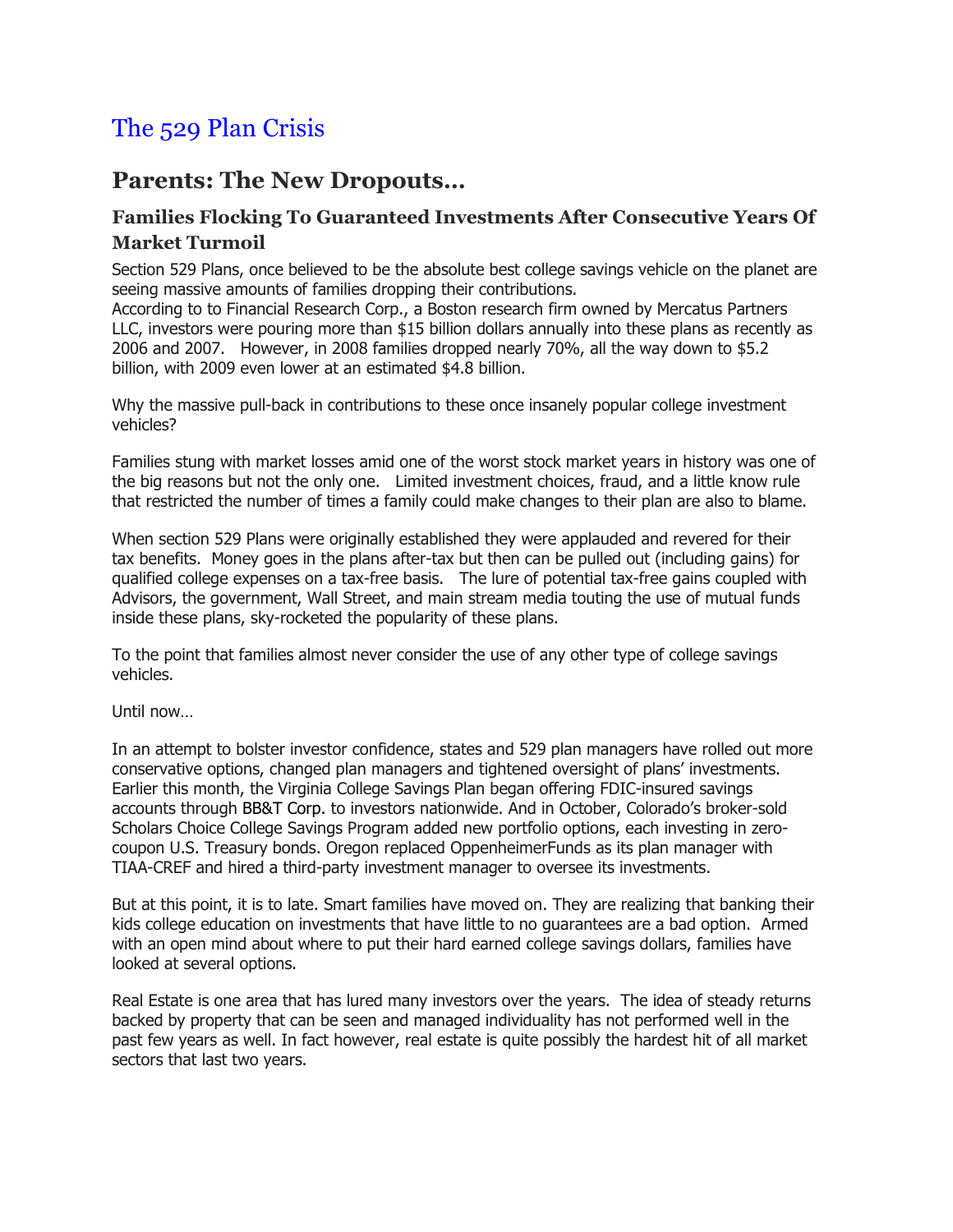Looking for a much more conservative approach, many families have sought the use of bond funds outside of their section 529 plans. Bonds are considered to be safer investments plus investors wouldn't have to worry about any of the restrictive 529 plan rules. However, gains on these funds would be taxable with some exceptions (municipal bond funds). But as thousands of families found out in Oregon, bond funds can cause massive losses. Parents there lost 36% in what was considered a low-risk bond fund managed by Oppenheimer. Unfortunately Oregon is not the only state to suffer massive losses in these accounts. Attorney Generals in three separate states are going after Oppenheimer to make amends for this unprecedented account downfall.

Even with the steady returns touted in bond funds, investors are getting blindsided by hidden management fees. Fidelity portfolio holding bonds would have seen a \$10,000 investment grow to \$11,660 at the end of a five-year period ended September. By contrast, the same investment in one low-cost, Vanguard tax-exempt muni-bond fund would have grown to \$12,209 over the same period. The Fidelity portfolio has annual expenses of 0.69%, compared with 0.20% for the Vanguard tax-exempt fund.

Even with drastically lower management fees, bond funds are not staying pace with rising college inflation. Nor do they offer any guarantees that the money will be there as so many unsuspecting families found out the hard way.

One type of savings plan that many smart families are re-discovering is a properly funded – high cash value permanent life insurance plan. These plans, which have long been used by major banks including 5 of the 6 largest banks in the world: – Citigroup, JP Morgan Chase, HSBC Holdings, Bank of America, and the Royal Bank of Scotland to store their Tier-1 capital.

Tier-1 bank capital is the safest of a banks holdings. These major banks buy and hold billions of their earnings and deposits in cash value life insurance. Why would they do this? Quite simply, banks are in the money business. They employ the smartest economists, analysts, and money managers in the world to help make sure that the banks money is working as hard as it can with the maximum amount of safety. Banks buy an enormous amount of cash value life insurance because it provides immeasurable economic benefits, financial stability, and safety – even superior to what the banks do themselves.

If it is good enough for the biggest and best performing banks in the world than it is probably a good place to store your hard earned savings.

Here are three reasons why properly designed high cash value permanent life insurance plans are growing in popularity…

Because your funds are sitting in the cash value account of a life insurance policy, they do not count against you in the calculations for financial aid. These funds are not currently reported as assets on the Free Application for Federal Student Aid (FAFSA). This means that your chances for scholarships and financial aid are greatly increased.

The money is guaranteed to be there when you need it. There are certain guarantees built into each specially designed life policy that insure that whatever money you put into the plan for college is guaranteed to be there whenever your child is ready to head off to college. (This one reason alone should help you sleep better at night).